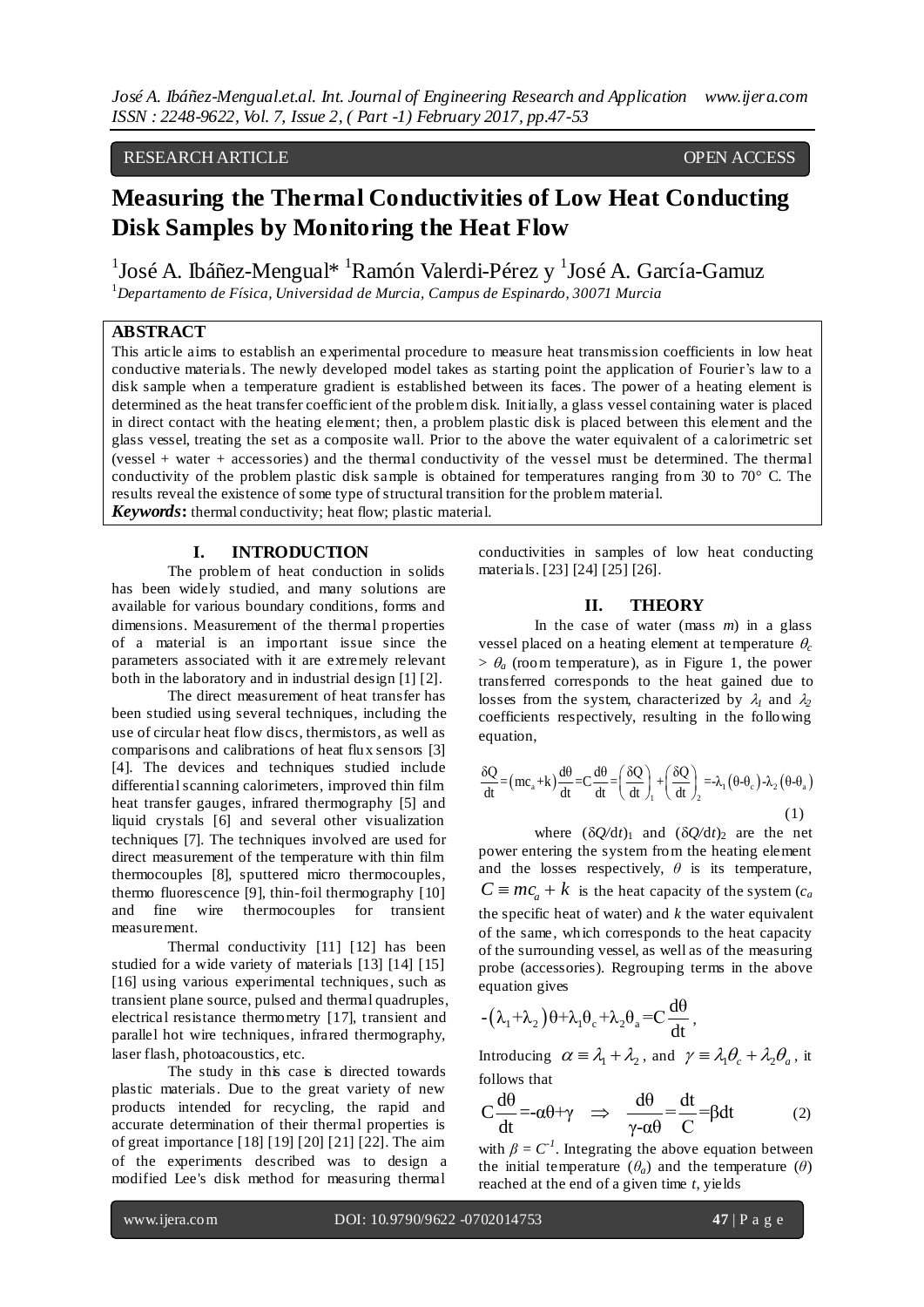

**Figure 1.** Heating source + water + system  
\n
$$
\int_{\theta_a}^{\theta} \frac{-\alpha \cdot d\theta}{\gamma - \alpha \theta} - \alpha \beta t \implies \ln \left[ \frac{\gamma - \alpha \theta}{\gamma - \alpha \theta_a} \right] = -\alpha \beta t \implies \alpha \theta - \gamma = (\alpha \theta_a - \gamma) \left[ \exp(-\alpha \beta t) \right] \implies
$$
\n
$$
\implies \theta = \frac{\gamma}{\alpha} - \left( \frac{\gamma}{\alpha} - \theta_a \right) \left[ \exp(-\alpha \beta t) \right]
$$

 (3) so that, if the boundary conditions of the system are applied (  $t \to 0$  ,  $\theta = \theta_a$  and  $t \to \infty$  ,  $\theta = \theta_f = (\gamma/\alpha)$  (final temperature)), eq. (3) can be written as written as<br>  $\theta = \theta_f - \left[ (\theta_f - \theta_a) \exp(-\alpha \beta t) \right] \implies \theta = \theta_f - \left[ (\theta_f - \theta_a) \exp(-bt) \right]$  th

$$
\theta = \theta_f - \left[ \left( \theta_f - \theta_a \right) \exp\left( -a\beta t \right) \right] \implies \theta = \theta_f - \left[ \left( \theta_f - \theta_a \right) \exp\left( -bt \right) \right]
$$
  
with 
$$
b = \alpha \cdot \beta = \frac{\alpha}{C} = \frac{\lambda_1 + \lambda_2}{C}
$$
  
This equation is of the form

 $\theta = c - \lceil a \cdot \exp(-bt) \rceil$ 

, being

$$
\begin{cases}\nc = \theta_f = \frac{\gamma}{\alpha} = \frac{\lambda_1 \theta_c + \lambda_2 \theta_a}{\lambda_1 + \lambda_2} \\
a = \theta_f - \theta_a = \frac{\lambda_1 (\theta_c - \theta_a)}{\lambda_1 + \lambda_2}\n\end{cases}
$$
\n(4)

from where it immediately follows  
\n
$$
(\lambda_1 + \lambda_2)\theta_f = \lambda_1 \theta_c + \lambda_2 \theta_a \implies \frac{\lambda_2}{\lambda_1} = \frac{\theta_f - \theta_c}{\theta_a - \theta_f}
$$
\nand 
$$
C \cdot b = \lambda_1 + \lambda_2
$$
\n(6)

The final reduced temperature  $\overline{\theta}_f \equiv \left(\theta_f - \theta_c\right) / \left(\theta_a - \theta_f\right)$  and  $\overline{C} \equiv C \cdot b$ . Taking into account eqs. (6) and (5) yields an equation

system, whose resolution provides expressions for the coefficients  $\lambda_l$  and  $\lambda_2$ :

$$
\lambda_1 = \frac{\overline{C}}{1 + \overline{\theta}_f} \Bigg\}
$$
\n
$$
\lambda_2 = \lambda \overline{\theta}_f \qquad (7)
$$

Equations (7) correspond to the gain and loss coefficients of the system, whose values give the power supplied by the heating element, in accordance with eq. (1). In particular, if we consider that a sufficient time interval has passed to reach the steady state ( $\theta = \theta_f$ ), of the net heat transfer is cancelled, so that  $(\delta Q/dt) = 0$  and the power supplied by the heating element is

$$
\left(\frac{\delta Q}{dt}\right)_1 = \lambda_1 \left(\theta_c - \theta_f\right) \tag{8}
$$

#### **2.1. Determination of water equivalent by the mixtures method.**

To calculate the power supplied by the heating element, it is necessary to know the water equivalent value of the system *k*. For this, it is possible to use the mixtures method; witch consists of introducing a known metal body (copper disk) in the glass vessel containing water at room temperature [27]. The body is previously heated to reach the boiling point of water (100ºC at normal atmospheric pressure). In this way it is possible to know the temperature of the material in the water, whose temperature increases. The metal is removed from the water at the end of time interval  $\Delta t$  and consequently the water temperature decreases due to the cooling effect of its surroundings. Figure 2 outlines the thermogram corresponding to the full process, which shows three stages: pre-heating, heating and post-heating which, in our case, lasted 20, 1 and 20 minutes, respectively (Figure 3).



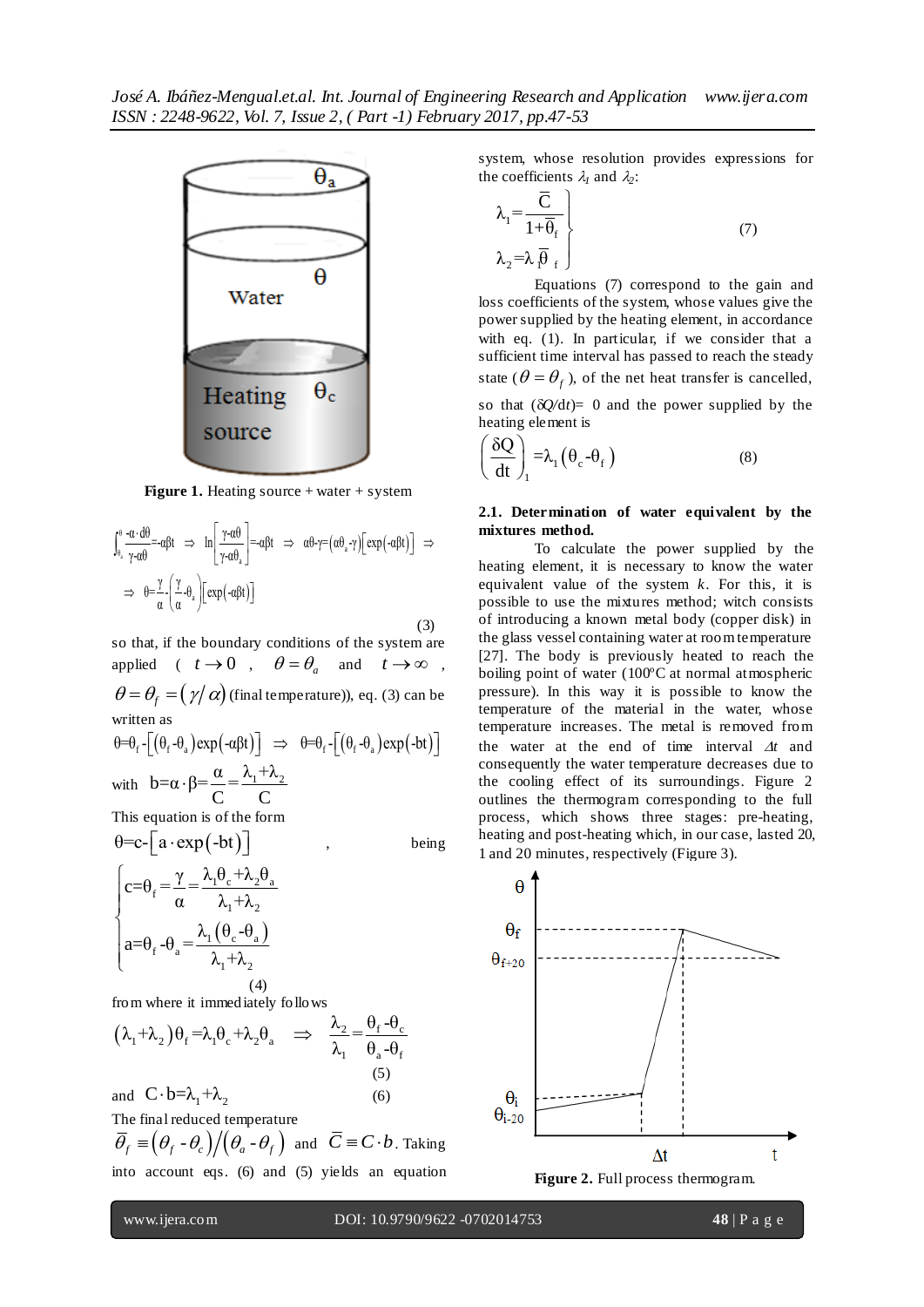

**Figure 3.** Thermogram for the water equivalent determination. A copper disk of 43.5 g was used.

The heat balance equation corresponding to the

heating stage can be written as  
\n
$$
Mc_M(\theta_f - \theta_i) = (m_a c_a + k)(\theta_f - \theta_i) + Q_p \Delta t
$$
\nwhere *M* is the body mass,  $c_M$  is specific  
\nheat, *m* is the water mass, *a*, the water mass

heats,  $m_a$  is the water mass,  $c_a$  the water specific heat capacity,  $\theta_i$  and  $\theta_f$  are the initial and final temperature corresponding to the heating time interval  $\Delta t$ , and  $\dot{Q}_p$  indicates the losses of heat per unit of time in this stage, which can be estimated as the arithmetic mean of the exchanges associated to the pre-heating and post-heating stages,

and post-heating stages,  
\n
$$
\dot{Q}_p = \frac{\dot{Q}_p^{\text{pre}} + \dot{Q}_p^{\text{post}}}{2} \begin{bmatrix}\n\dot{Q}_p^{\text{pre}} = (m_a c_a + k) \left[ \frac{[(\theta_i - \theta_{i-20})]}{20} \right]\n\dot{Q}_p^{\text{post}} = (m_a c_a + k) \left[ \frac{[(\theta_{i+20} - \theta_f)]}{20} \right]\n\end{bmatrix}
$$

where  $\dot{Q}_p^{pre}$  corresponds to thermal stabilization of the glass vessel + water system at temperature  $\theta$ <sub>a</sub> with  $\theta$ <sub>*i-20*</sub> and  $\theta$ <sub>*i*</sub> are the initial and final temperature of this stage and  $\dot{Q}_p^{post}$  is the heat lost when the metal body is removed and the water temperature approaches the surrounding temperature,  $\theta_f$  and  $\theta_{f+20}$  are the initial and final temperatures of the stage.

Thus, the energy balance given by equation (9) can<br>be rewritten as<br>M<sub>C</sub> (A -A )=(m c +k) (A -A )+ $[(\theta_f - \theta_{i\cdot 20})+(\theta_{f+20} - \theta_i)]$ be rewritten as

$$
\text{Mc}_{\text{M}}(\theta_{\text{f}} - \theta_{\text{i}}) = (\text{m}_{\text{a}}\text{c}_{\text{a}} + \text{k}) \left[ (\theta_{\text{f}} - \theta_{\text{i}}) + \frac{[(\theta_{\text{f}} - \theta_{\text{i-20}}) + (\theta_{\text{f}+20} - \theta_{\text{i}})]}{40} \right]
$$
\n
$$
(10)
$$

Equation (10) enables us to determine the water equivalent *k* value, since we know mass and specific heat capacity of the metal body employed.

## **2.2. Thickness and thermal conductivity calculation for problem materials. Composed wall method.**

When a problem material disk sample, whose heat transmission coefficient we wish to know, is placed between a heating source and a glass vessel with water, the system corresponds to a composed wall arranged as shown in Figure 4 where  $k_1$  and  $k_2$ are thermal conductivities and  $\delta$ <sup>1</sup> and  $\delta$ <sup>2</sup> thicknesses, respectively,  $\theta_i^*$  (i=1,2,3) represents temperatures at the three interfaces: 1) heating source/sample material; 2) sample material/glass layer; 3) glass layer/water (see Figure 5). The superscript \* will be used to indicate that the affected quantities refer to the problem material disk. Given that in the steady state the heat flow is the same through every element

of the composed wall, we can write  
\n
$$
pot^* = \left(\frac{\delta Q}{dt}\right)^* = \frac{\theta_1^* - \theta_2^*}{\frac{\delta_1}{k_1 A}} = \frac{\theta_3^* - \theta_2^*}{\frac{\delta_2}{k_2 A}} = \frac{\left(\theta_1^* - \theta_2^*\right)A}{\left[\frac{\delta_1}{k_1} + \frac{\delta_2}{k_2}\right]}
$$
\n(11)

where "*pot\**" denotes the dissipated power by the heating source towards the system, A being the common area of different interfaces.







**Figure 5.** Experimental setup: water in glass vessel (A), disk (D) and cylindrical heating source (C).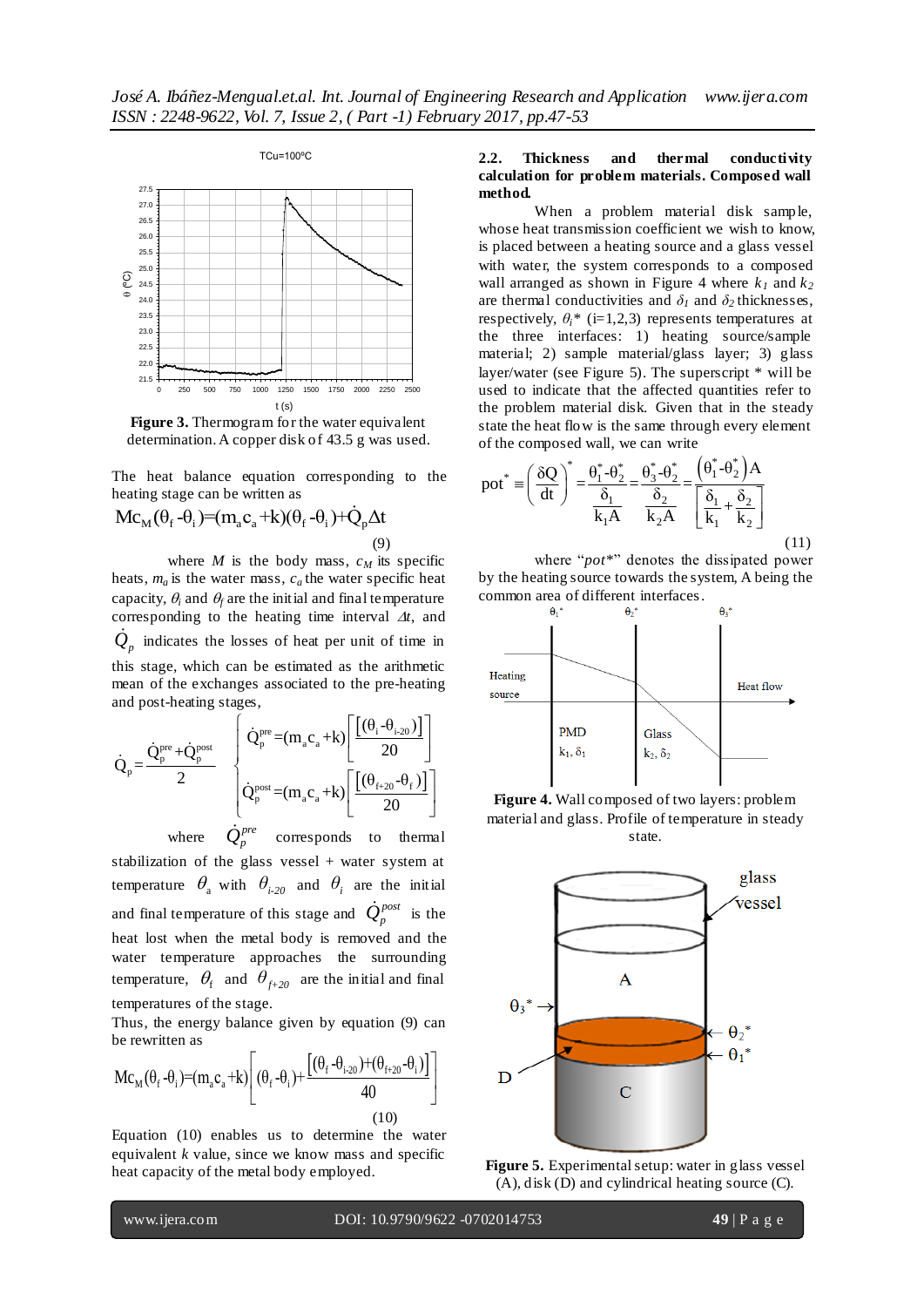When the glass vessel with water is placed in direct contact with the heating source, the power supplied by the source (*pot*) is given by the expression

$$
pot \equiv \left(\frac{dQ}{dt}\right) = k_2 \frac{A}{\delta_1} (\theta_2 - \theta_1)
$$
 (12)

 $\theta_2$  being the temperature at the top of the glass vessel (at the interface glass/water).

The thermal conductivity of the glass  $(k_2)$  is determined from equation (12), if the thickness  $\delta_2$  is known so that it is possible to obtain the thermal conductivity of the problem material  $(k<sub>1</sub>)$  from equation (11)

$$
k_1 = \frac{\text{pot}^* \cdot \delta_1 k_2}{(\theta_1^* - \theta_2^*) A \cdot k_2 - \delta_2 \cdot \text{pot}}
$$
 (13)

#### **III. EXPERIMENTAL DEVICE**

An experimental device was designed, which enables a problem disk of suitable dimension ( $\varnothing$  3 *cm*, thickness 2 *mm*) to be manipulated (see Figure 6). The disk was placed on top of an aluminum cylinder of 2 *cm* thickness. The cylinder is insulated with armaflex, and an electrical resistance placed within is used as heating element. The heating source temperature  $\theta_c$  is determined by a type J thermocouple (iron-constantan, range -210 to 1200 ºC) lodged in the aluminum cylinder. The resistance and thermocouple are connected to a control device, provided with a screen that shows instantaneous values of the heating cylinder temperature,  $\theta_c$ , which is the parameter that governs and regulates the heating of the system. Another J thermocouple continuously measures the temperature of the deionized water (40  $cm^3$ ),  $\theta$ , contained in a glass vessel (wall thickness 2 *mm*) placed on of the heating cylinder. This temperature reaches a final value  $\theta_f$  for every  $\theta_c$  considered. The surface temperature values of the heating cylinder  $(\theta_r)$ , for every  $\theta_c$  value selected, was determined by means of an infrared thermometer with configured emissivity (in our case, an Optris<sup>®</sup> LS thermometer with infrared dual focus), provided with a laser indication device that directs a beam at the top of the problem body (shaping a cross oriented to the center of the disk)). This provided a guide for the optimal measuring distance (object distance (D) and focal measurement area (S), whose D:S ratio in our case is 75:1 for the disk used).



**Figure 6.** Experimental setup: 1) Support. 2) Heating cylinder with insulating wrapping material. 3) Heat control device. Display with reference temperature. 4) Multimeter. 5) Thermal probe in water. 6) Glass vessel. 7) PC.

## **IV. RESULTS AND DISCUSSION**

Equation (10) enables the determination of the water equivalent of our calorimetric set *k* (14,623 g) and consequently the heat capacity, *C*, whose value (64,623 cal  $g^{-1}$  °C<sup>1</sup>), together with *b* in the exponential fitting (see eq. (4)) for the corresponding water thermogram (glass vessel + water). Figure  $7$ shows the result obtained for reference temperature  $\theta_c$  =50°C. When temperature  $\theta_c$  ranges between 30 and 70°C (5°C steps), the coefficients  $\lambda_1$  and  $\lambda_2$  can be determined (see eq. 7). According to eq. (8), in this case (glass) the power ( $\delta Q/dt$ )=  $\lambda_l$  ( $\theta_c$ - $\theta_f$ ) in eq. (12) gives the glass heat conductivity  $k_2$ , knowing the thickness  $\delta$ . These results are listed in Table 1.



**Figure 7.** Thermogram for reference temperature  $\theta_c$  $=50^{\circ}$ C in the case of water (system: water + vessel + accessories).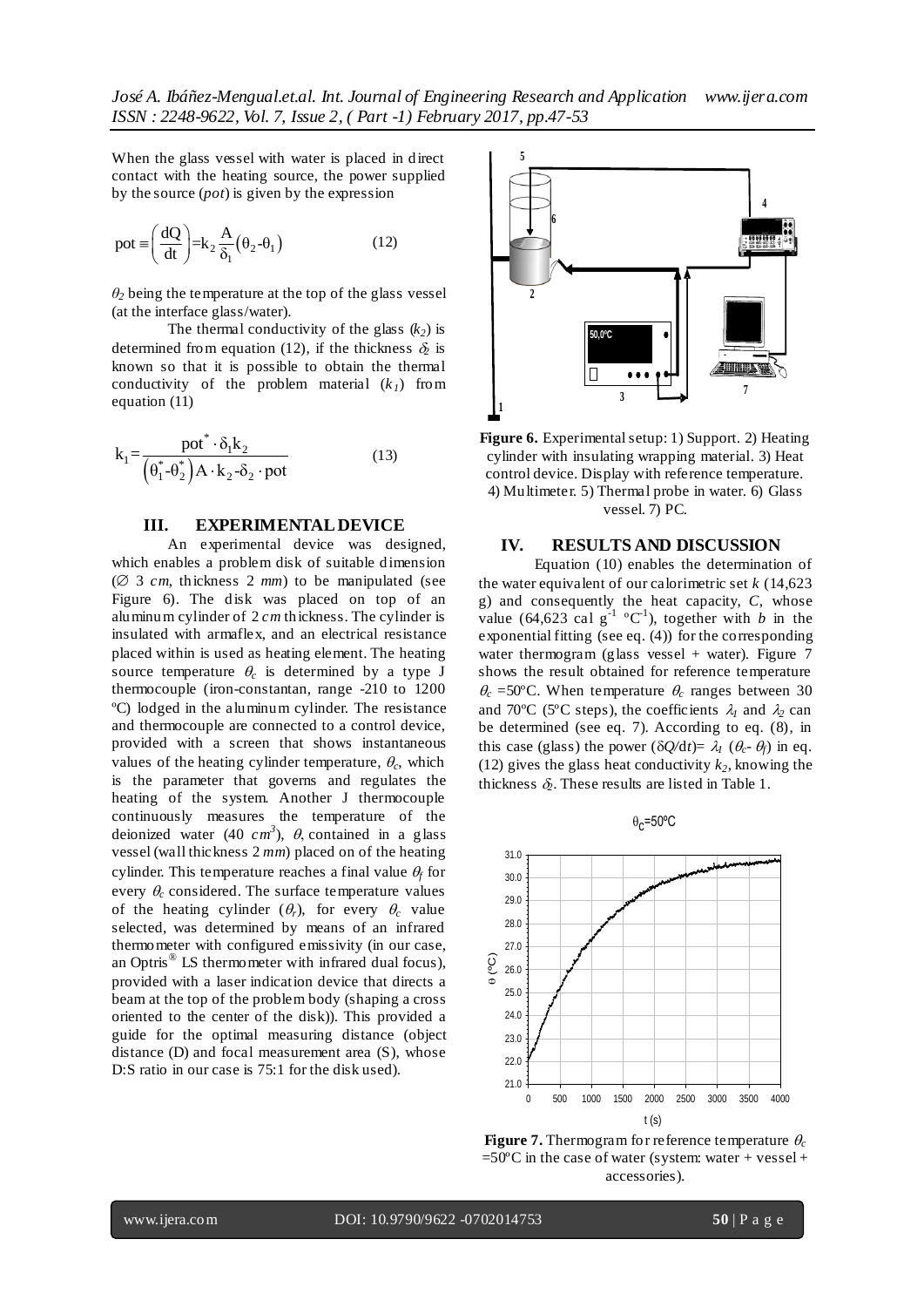| $\theta_c$ | $\theta_r$ | $\theta_{a}$ | $\theta_{\rm f}$ | $\Delta\theta = (\theta_r - \theta_f)$ | $\overline{C} = (\lambda_1 + \lambda_2)$ | $\theta_{\rm r} = (\lambda_1/\lambda_2)$ | $\lambda_1$ | $\lambda_2$ | pot(w) | $k_2$  |
|------------|------------|--------------|------------------|----------------------------------------|------------------------------------------|------------------------------------------|-------------|-------------|--------|--------|
|            |            |              |                  |                                        |                                          |                                          |             |             |        | (w/mK) |
| 30         | 29.5       | 18.9         | 23.0             | 6.5                                    | 0.0296                                   | 1.6185                                   | 0.0113      | 0.0183      | 0.3075 | 0.1028 |
| 35         | 34.1       | 21.3         | 25.2             | 8.9                                    | 0.0444                                   | 2.3058                                   | 0.0134      | 0.0310      | 0.5000 | 0.1222 |
| 40         | 39.4       | 21.9         | 27.2             | 12.2                                   | 0.0467                                   | 2.3153                                   | 0.0141      | 0.0326      | 0.7200 | 0.1283 |
| 45         | 44.4       | 22.0         | 28.8             | 15.6                                   | 0.0467                                   | 2.3080                                   | 0.0141      | 0.0326      | 0.9228 | 0.1286 |
| 50         | 49.5       | 21.9         | 30.7             | 18.8                                   | 0.0468                                   | 2.1542                                   | 0.0148      | 0.0319      | 1.1651 | 0.1350 |
| 55         | 54.3       | 23.1         | 32.8             | 21.5                                   | 0.0475                                   | 2.2179                                   | 0.0148      | 0.0327      | 1.3258 | 0.1344 |
| 60         | 59.1       | 23.1         | 34.1             | 24.9                                   | 0.0476                                   | 2.2570                                   | 0.0146      | 0.0330      | 1.5225 | 0.1330 |
| 65         | 63.7       | 23.5         | 35.4             | 28.3                                   | 0.0527                                   | 2.3776                                   | 0.0156      | 0.0371      | 1.8442 | 0.1420 |
| 70         | 68.4       | 23.5         | 36.6             | 31.7                                   | 0.0556                                   | 2.4113                                   | 0.0163      | 0.0393      | 2.1618 | 0.1483 |

**Table 1:** Results for the thermal scanning accomplishes in the case of a glass vessel with water placed on the heating cylinder.  $\theta_r$  is the real temperature measures with infrared thermometer.

From the thermograms for the system incorporating the problem material disk (PMD) between the heating element and the glass vessel containing water (Figure 5). The values of  $\lambda_1^*$  and  $\lambda_2^*$  were obtained for every temperature  $\theta_c$  between 30 and 70ºC (5ºC steps), as well as the heating power  $(\delta Q/dt)^*$ , whose values permit the determination of the disk thermal conductivity in accordance with (13). Figure 8 shows the corresponding thermogram at  $\theta_c$  $= 50^{\circ}$ C and Table 2 lists the results obtained when  $\theta_c$ change over the range 30-70 ºC using a PMD placed between the heating cylinder and the glass vessel with water.



**Figure 8.** Water temperature vs. time when  $\theta_c = 50^{\circ}$ C for the system disk +vessel+water+accesories.

| $\theta_c$ | $\theta_r^*$ | $\theta_{\rm a}$ | $\theta_f$ * | $\Lambda \theta^* =$        | $\subset$<br>$*_{=}$        | $\theta_{\rm f}$<br>$*_{=}$ | $\lambda_1^*$ | $\lambda_2^*$ | pot<br>$*(w)$ | $k_1$ (w/mK) |
|------------|--------------|------------------|--------------|-----------------------------|-----------------------------|-----------------------------|---------------|---------------|---------------|--------------|
|            |              |                  |              | $(\theta_r^* - \theta_f^*)$ | $(\lambda_1^*+\lambda_2^*)$ | $(\lambda_1^*/\lambda_2^*)$ |               |               |               |              |
| 30         | 29.5         | 21.5             | 22.8         | 6.6                         | 0.0399                      | 5.1926                      | 0.0064        | 0.0335        | 0.1794        | 0.1369       |
| 35         | 34.1         | 21.5             | 24.5         | 9.6                         | 0.0384                      | 3.1583                      | 0.0092        | 0.0292        | 0.3705        | 0.2702       |
| 40         | 39.4         | 21.6             | 26.2         | 13.2                        | 0.0412                      | 2.8467                      | 0.0107        | 0.0305        | 0.5898        | 0.4057       |
| 45         | 44.4         | 22.4             | 27.8         | 16.6                        | 0.0438                      | 3.1223                      | 0.0106        | 0.0332        | 0.7376        | 0.3892       |
| 50         | 49.5         | 21.4             | 30.0         | 19.5                        | 0.0465                      | 2.2575                      | 0.0143        | 0.0322        | 1.1618        | 3.5232       |
| 55         | 54.3         | 21.8             | 31.7         | 22.6                        | 0.0467                      | 2.2813                      | 0.0142        | 0.0324        | 1.3441        | 3.5283       |
| 60         | 59.1         | 22.0             | 33.0         | 26.1                        | 0.0467                      | 2.3859                      | 0.0138        | 0.0329        | 1.5068        | 2.2718       |
| 65         | 63.7         | 21.9             | 34.2         | 29.5                        | 0.0467                      | 2.4015                      | 0.0137        | 0.0330        | 1.6955        | 1.0466       |
| 70         | 68.4         | 22.3             | 35.5         | 32.9                        | 0.0469                      | 2.5060                      | 0.0134        | 0.0335        | 1.8419        | 0.6835       |

**Table 2:** Problem plastic material disk: gain and loss parameters ( $\lambda_1$  and  $\lambda_2$ ), heating power (pot) and heat transmission coefficient  $(k_1)$  as a function of the measured temperature  $\theta_f$ .

Figures 9 and 10 depict the meshes corresponding to the thermal behavior of each of the systems (water and PMD). Heating raises the temperature from environmental temperature  $(\theta_a)$  to the final temperature  $(\theta_f)$  corresponding to the steady state.



**Figure 9.** Mesh for thermal behavior for the system (glass + water + accessories)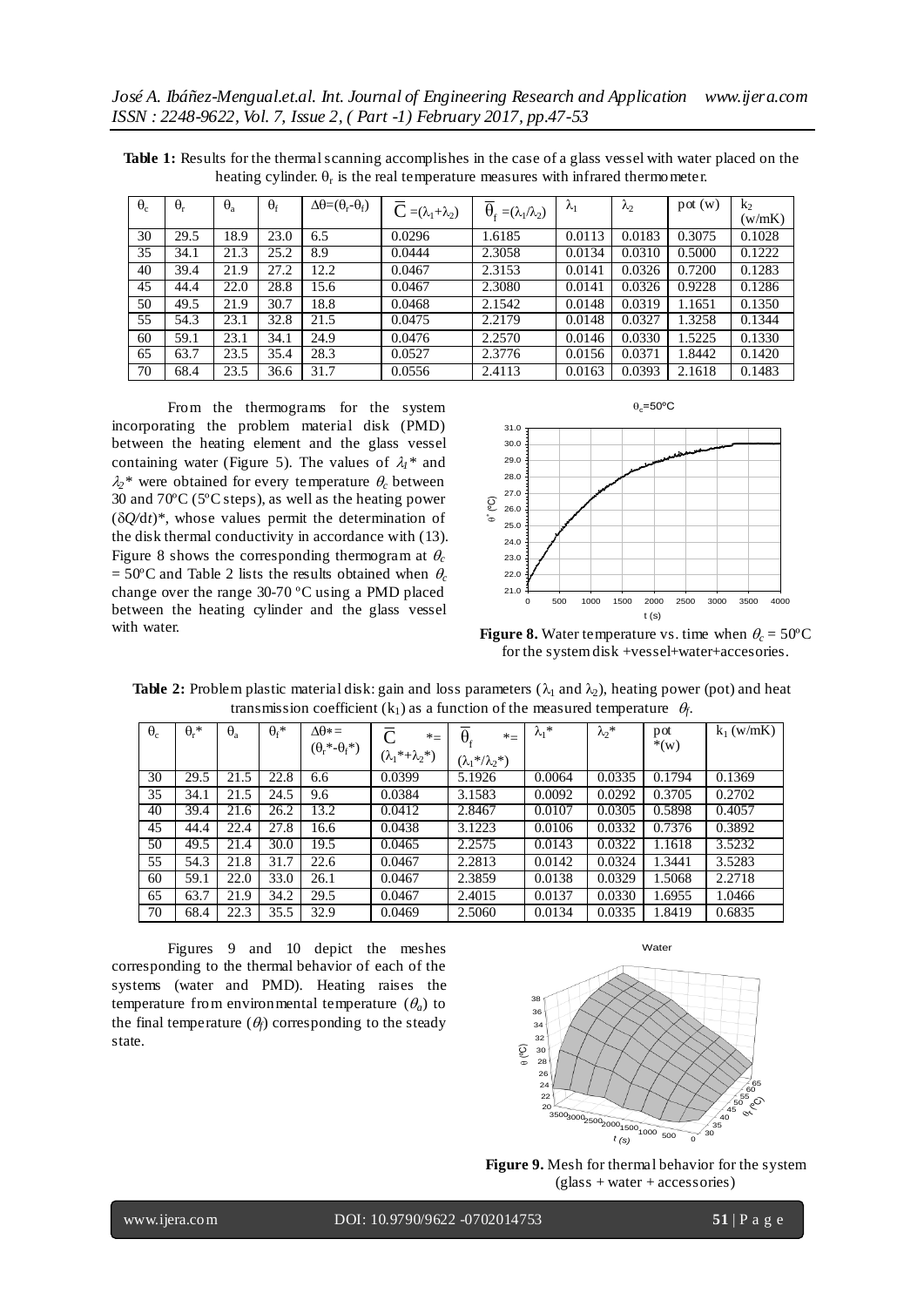

**Figure 10.** Mesh for thermal behavior for the system  $(PMD + glass + water + accessories)$ 

Figures 11 and 12 show the values of the heating power and heat transmission coefficient corresponding to the glass of the vessel used (system without PMD), while Figures 13 and 14 correspond to the same quantities when PMD is used. In the last case the values obtained for the heat transmission coefficient show a clear peak suggesting out some type of internal structure transition for the PMD between 28 and 34ºC.



**Figure 11.** Heating power for the system glass +water+accessories *vs*. temperature.



*vs*. temperature.



**Figure 13.** Heating power for the complete system PMD+glass+water+accessories *vs*. temperature.



**Figure 14.** Heat transmission coefficients for PMD *vs*. temperature. Note the peak zone at 30-32ºC.

#### **REFERENCES**

- [1]. A. [Hein,](http://www.sciencedirect.com/science/article/pii/S0040603108002840) [N.S. Müller,](http://www.sciencedirect.com/science/article/pii/S0040603108002840) [P.M. Day,](http://www.sciencedirect.com/science/article/pii/S0040603108002840) [V.](http://www.sciencedirect.com/science/article/pii/S0040603108002840) [Kilikoglou,](http://www.sciencedirect.com/science/article/pii/S0040603108002840) Thermal conductivity of archaeological ceramics: The effect of inclusions, porosity and firing temperature, [Thermochimica Acta](http://www.sciencedirect.com/science/journal/00406031) **480**, 35 (2008).
- [2]. A. [Hein,](http://www.sciencedirect.com/science/article/pii/S0040603113004887) I. [Karatasios,](http://www.sciencedirect.com/science/article/pii/S0040603113004887) [N.S. Müller,](http://www.sciencedirect.com/science/article/pii/S0040603113004887) [V.](http://www.sciencedirect.com/science/article/pii/S0040603113004887) [Kilikoglou,](http://www.sciencedirect.com/science/article/pii/S0040603113004887) Heat transfer properties of pyrotechnical ceramics used in ancient metallurgy, [Thermochimica Acta](http://www.sciencedirect.com/science/journal/00406031) **573**, 87 (2013).
- [3]. D. Li, M.A. Wells, Effect of subsurface thermocouple installation on the discrepancy of the measured thermal history and predicted surface heat flux during a quench operation, Metallurgical and Materials Transactions B: Process<br>Metallurgy and Materials Processing and Materials Processing Science **36** (3), 343 (2005).
- [4]. A.V. Murthy, GT. Fraser, D.P. DeWitt, A summary of heat-flux sensor calibration data, Journal of Research of the National Institute of Standards and Technology **110** (2), 97 (2005).
- [5]. D.A. Gonzalez *et al.*, Defect assessment on